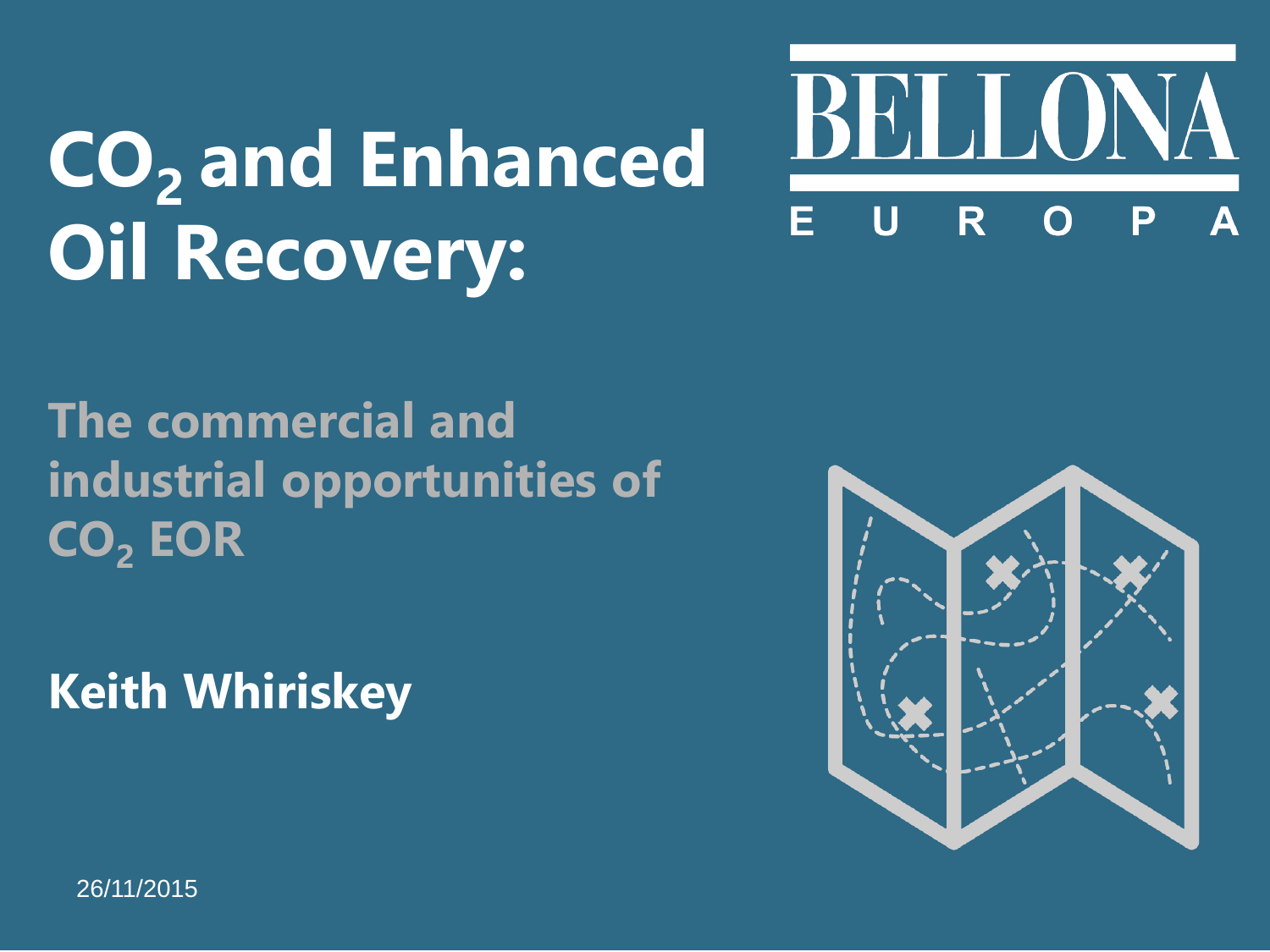

|                                        | <b>State of EOR</b><br><b>Globally</b>                    |
|----------------------------------------|-----------------------------------------------------------|
| CO <sub>2</sub> EOR<br><b>Projects</b> | $130 +$                                                   |
| <b>Location</b>                        | <b>USA</b><br>Canadian<br><b>Hungary</b><br><b>Turkey</b> |
| CO <sub>2</sub><br><b>Source</b>       | <b>75% Natural</b><br><b>CO</b>                           |
|                                        | 25%<br>Anthropogenic<br><b>CO</b> 2                       |

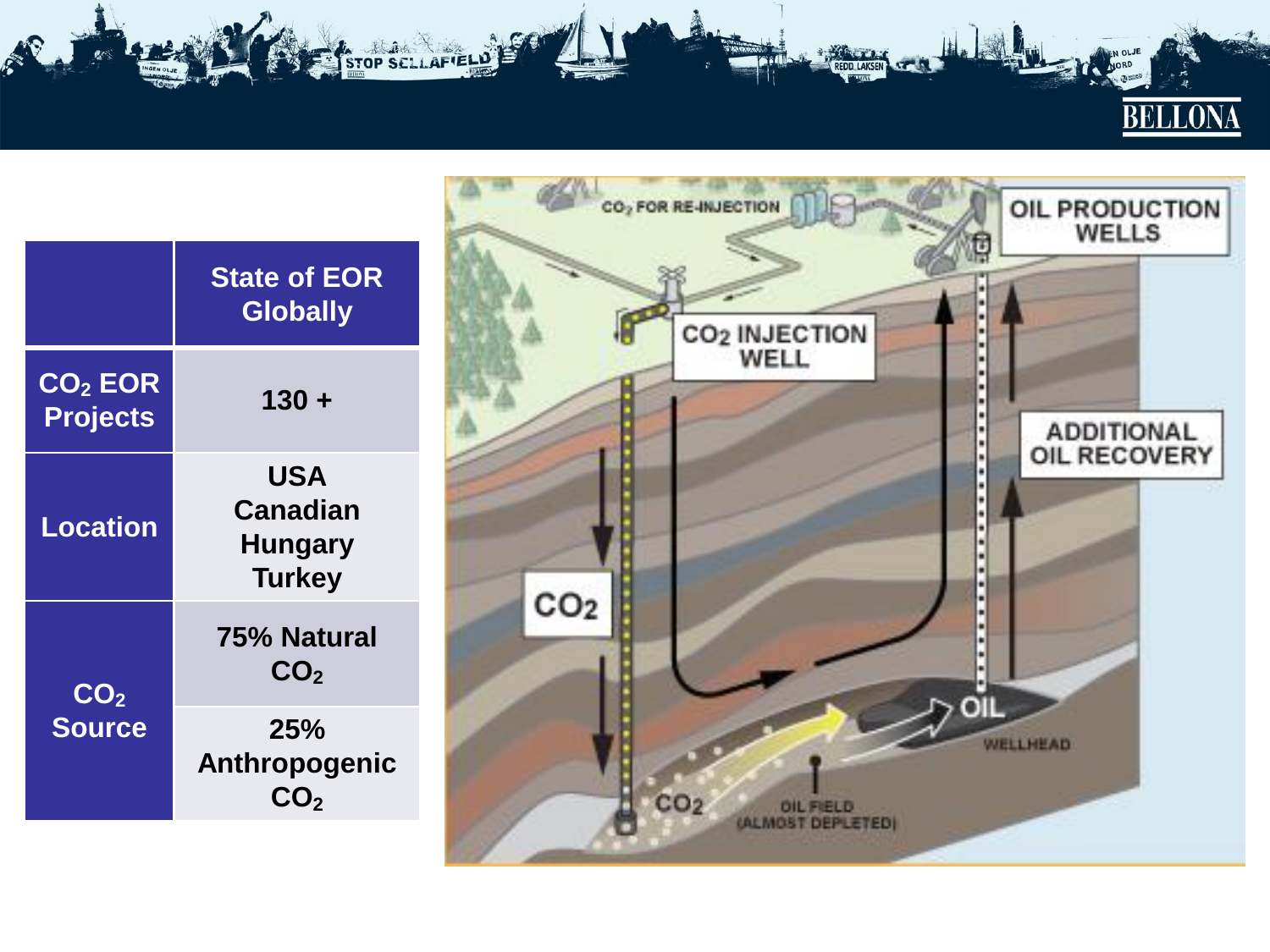

Additional oil potentially recoverable from the UK North Sea, using different alternative CO2–EOR methods (McCormack PILOT 2014). A similar volume exists beneath the Norwegian North Sea.

| <b>EOR Process</b>                       | <b>Estimated EOR Potential (mmstb)</b> |
|------------------------------------------|----------------------------------------|
| <b>Miscible Hydrocarbon flood</b>        | 5400                                   |
| Miscible CO <sub>2</sub> Injection       | 5700                                   |
| <b>Surfactant/Polymer (Chemical EOR)</b> | 4800                                   |
| Polymer (on its own)                     | 2100                                   |
| <b>Low Salinity Waterflood</b>           | 2000                                   |

26/11/2015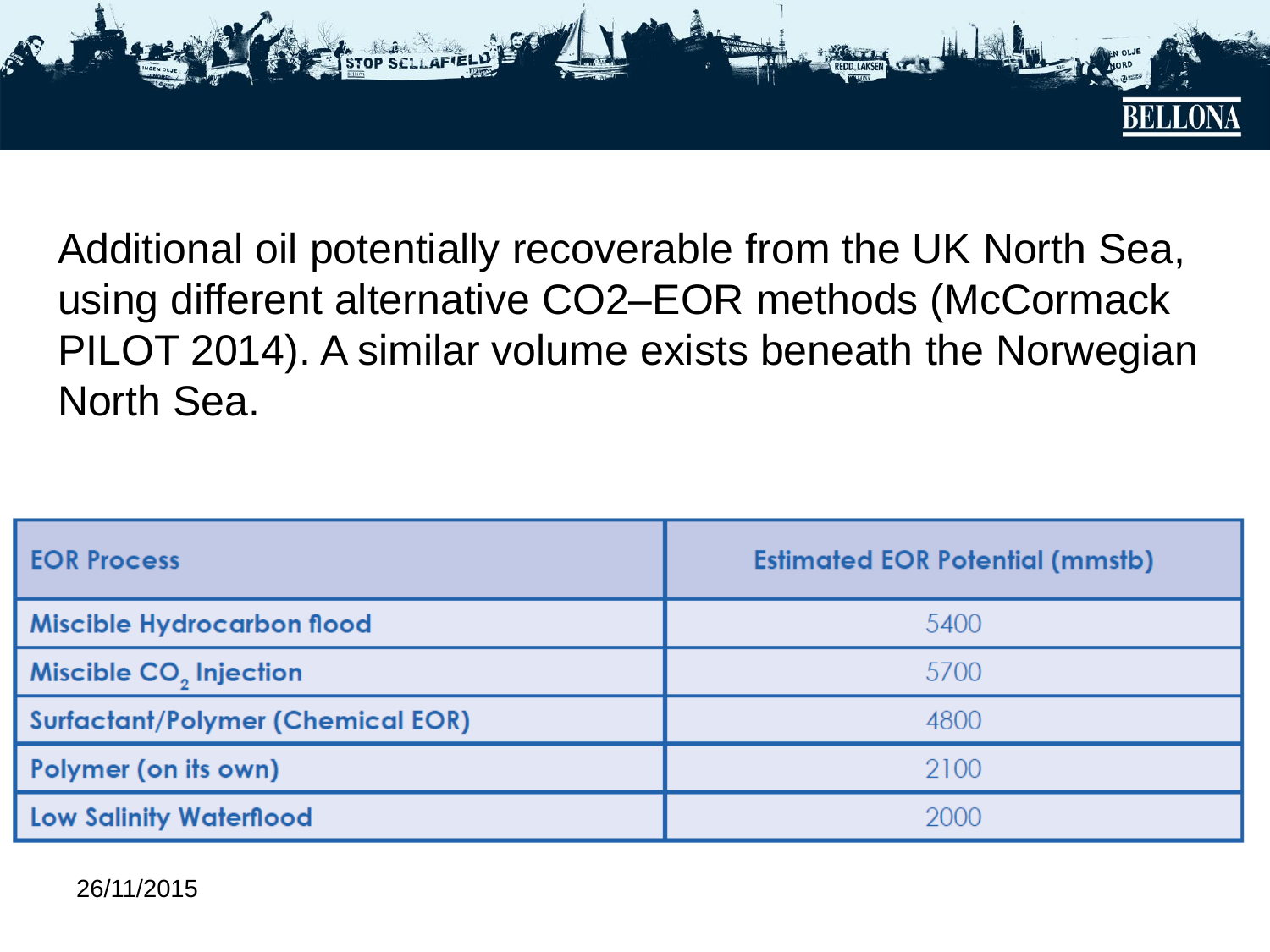

| <b>Requirement</b>            | <b>Description</b>                                                                                                                                  |
|-------------------------------|-----------------------------------------------------------------------------------------------------------------------------------------------------|
| <b>Adequate Pressure</b>      | minimum<br><b>The</b> The<br>miscibility<br>pressure must be reached for<br>effective CO <sub>2</sub> EOR operations                                |
| <b>Oil Gravity</b>            | $<$ 900 kg/m <sup>3</sup>                                                                                                                           |
| <b>Oil Saturation</b>         | >25%                                                                                                                                                |
| <b>Porosity</b>               | >15%                                                                                                                                                |
| <b>Permeability</b>           | $>1$ md                                                                                                                                             |
| <b>Size</b>                   | $<$ 28 STOIIP M <sup>3 10*6</sup>                                                                                                                   |
| <b>Mature field</b>           | <b>Water Injection</b>                                                                                                                              |
|                               | <b>Gas Injection</b>                                                                                                                                |
|                               | <b>WAG</b>                                                                                                                                          |
| <b>No Significant Gas Cap</b> | The presence of a large gas cap<br>(if export route is available) may<br>reduce the probability of a<br>project due to souring of gas<br>with $CO2$ |

STOP SELLAFIELL



**EDD LAKSE**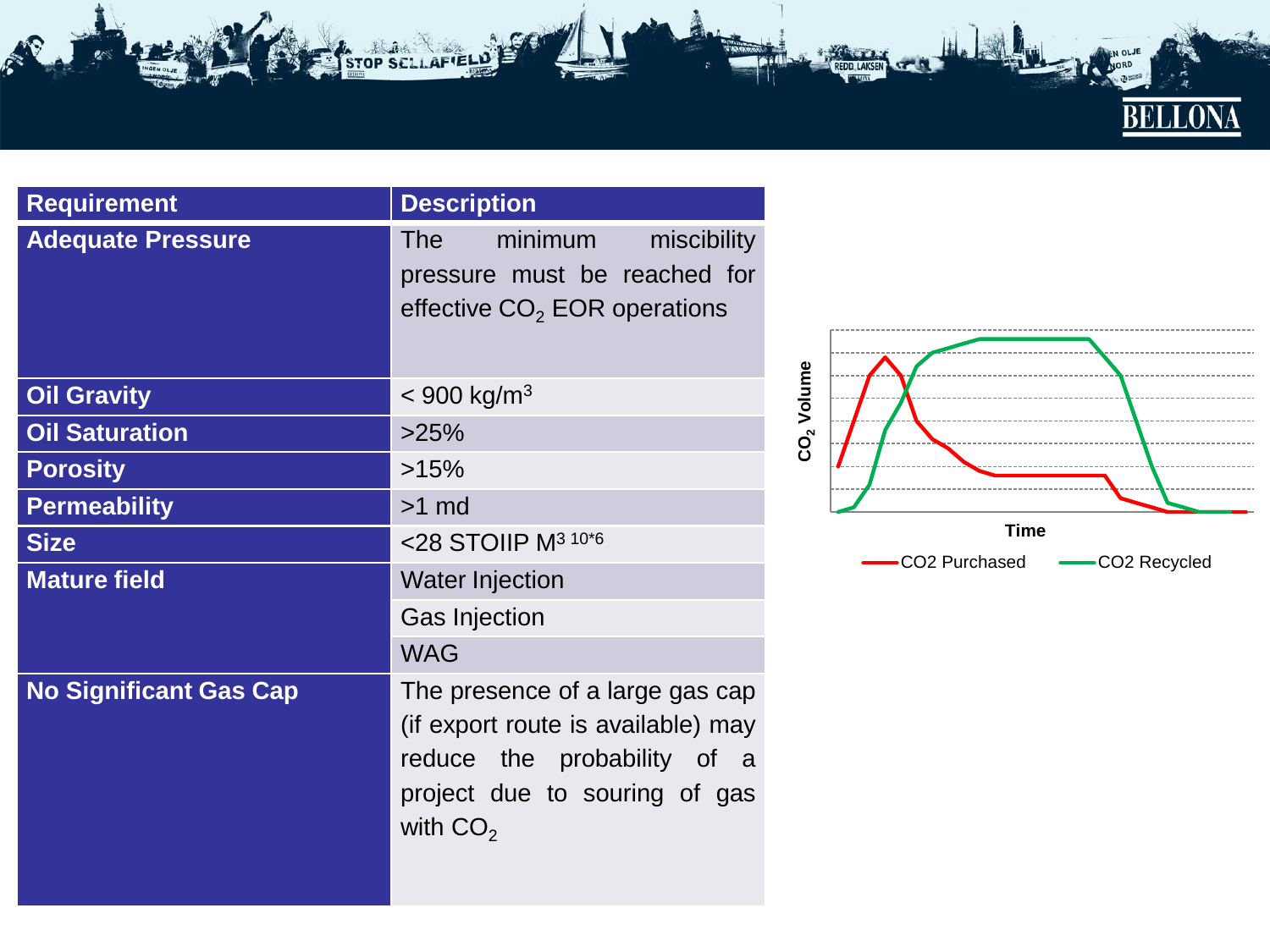**BELLOI** 



**REDD LAKSEN** 

STOP SELLAFIEL

U.S. CO<sub>2</sub> EOR Production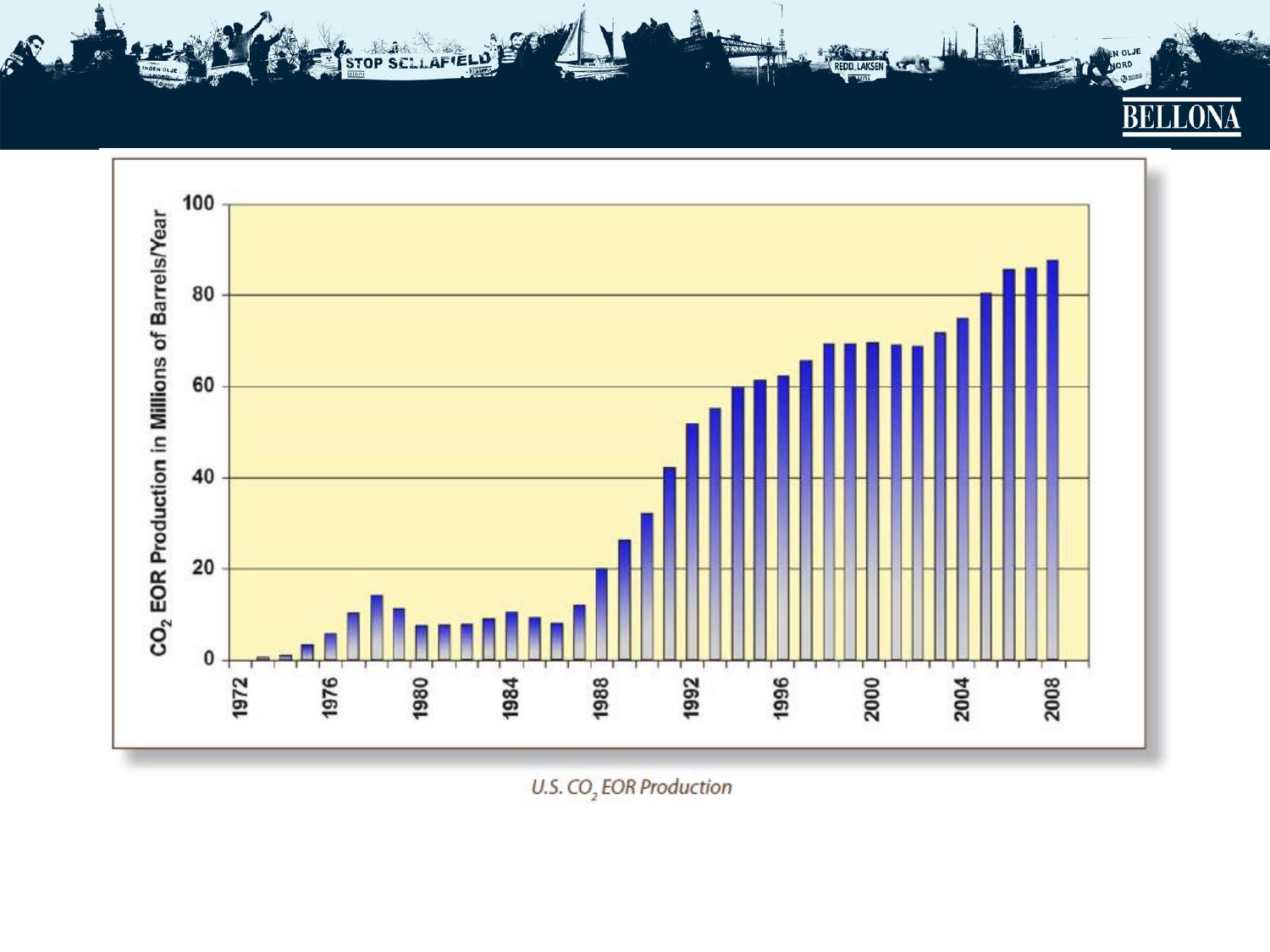- - The aggregate production from  $CO<sub>2</sub> EOR$ has grown to about 18% of the Permian Basin's total oil production
	- This figure also equates to approximately 5% of the daily U.S. oil production. The oil industry rightfully brags about discovering a new billion barrel oil field.
	- 65,000,000 tonnes of  $CO<sub>2</sub>$  per year.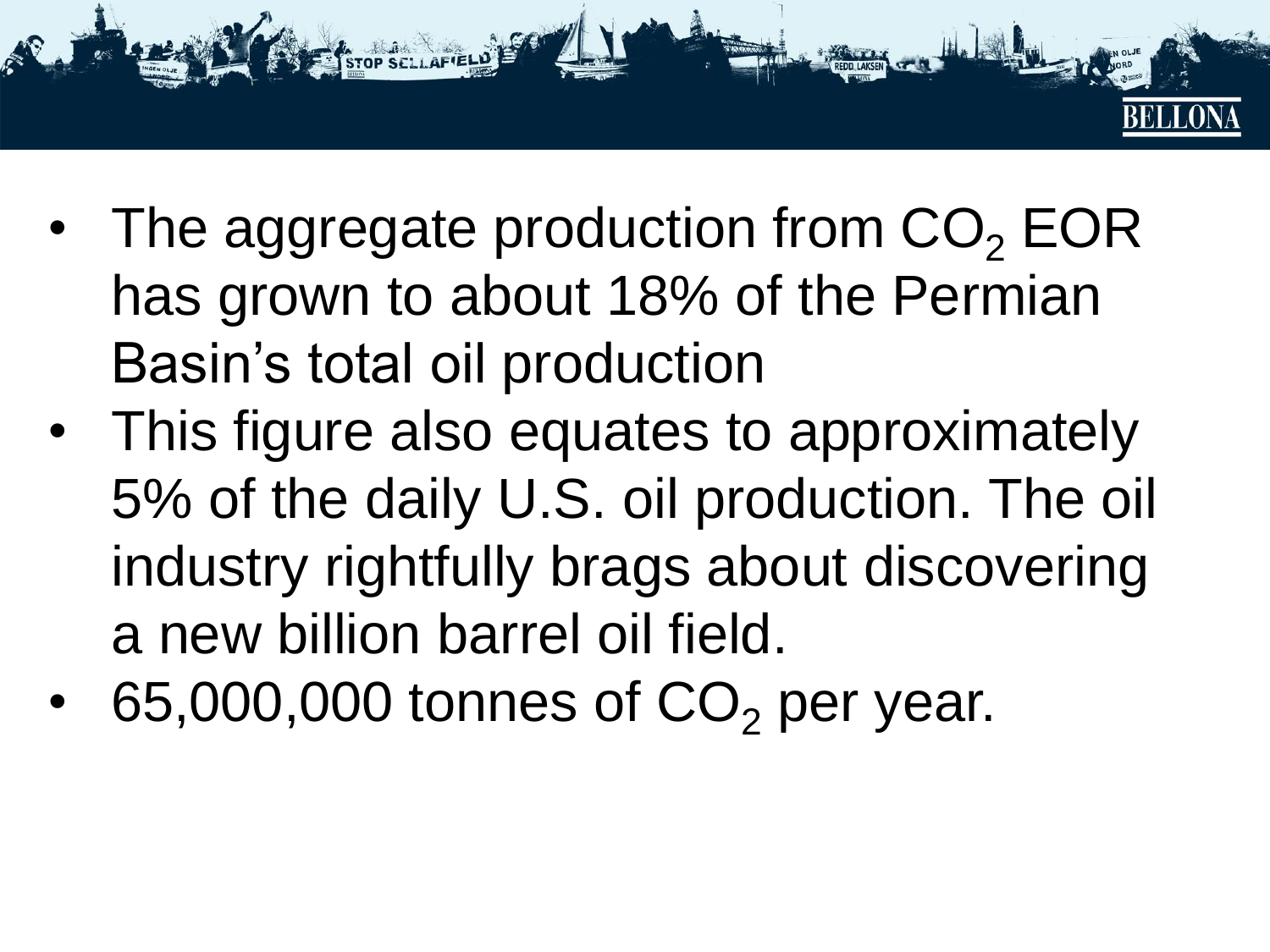



STOP SELLAFIELD



REDD LAKSEN

Insulated CO<sub>2</sub> source wellhead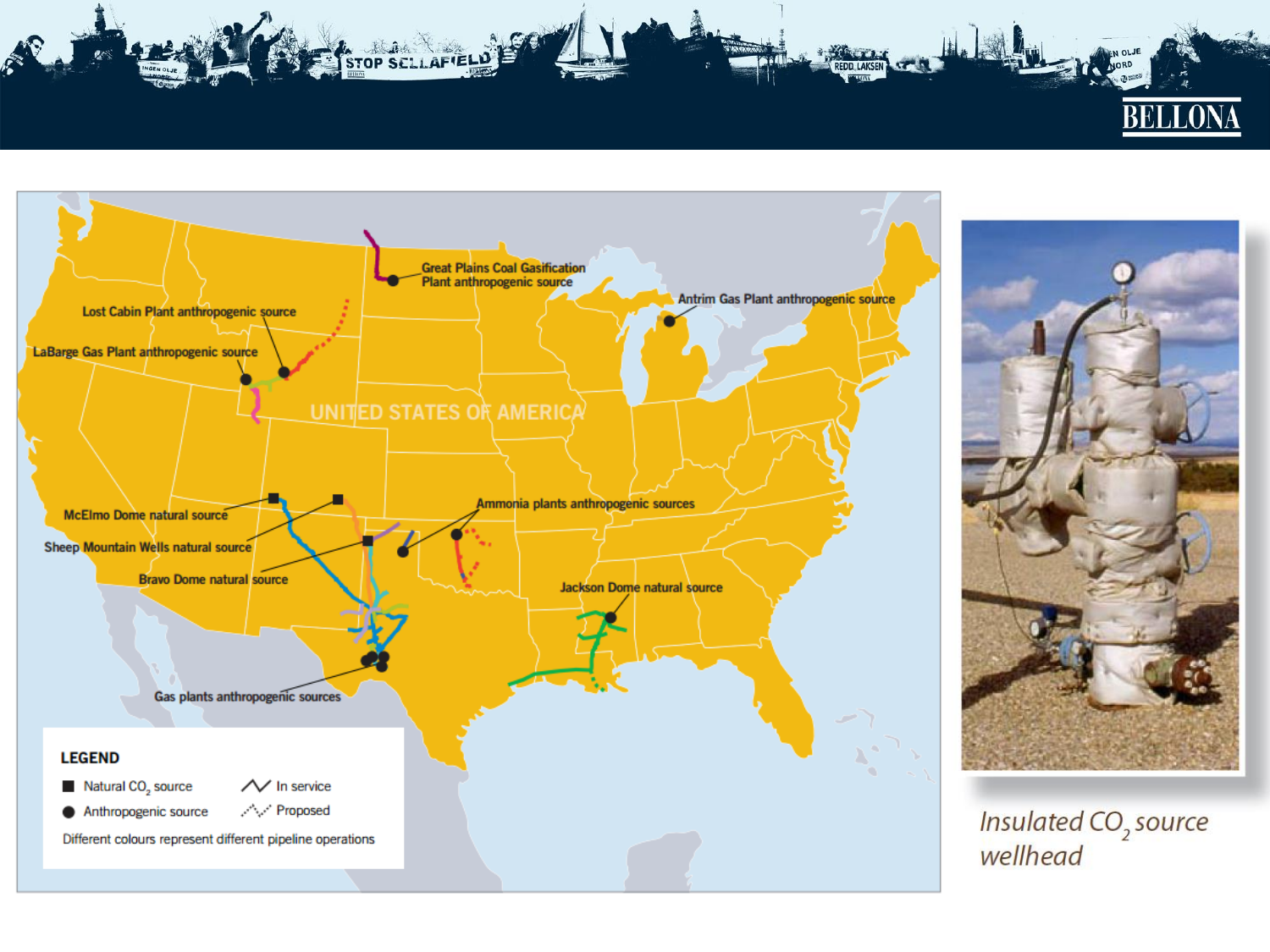

#### Great Plains Synfuels Plant Weyburn EOR Project







#### Koch Nitrogen Enid Fertilizer plant



680,000 Tonnes per/a

225 km

#### Golden Trend Field EOR

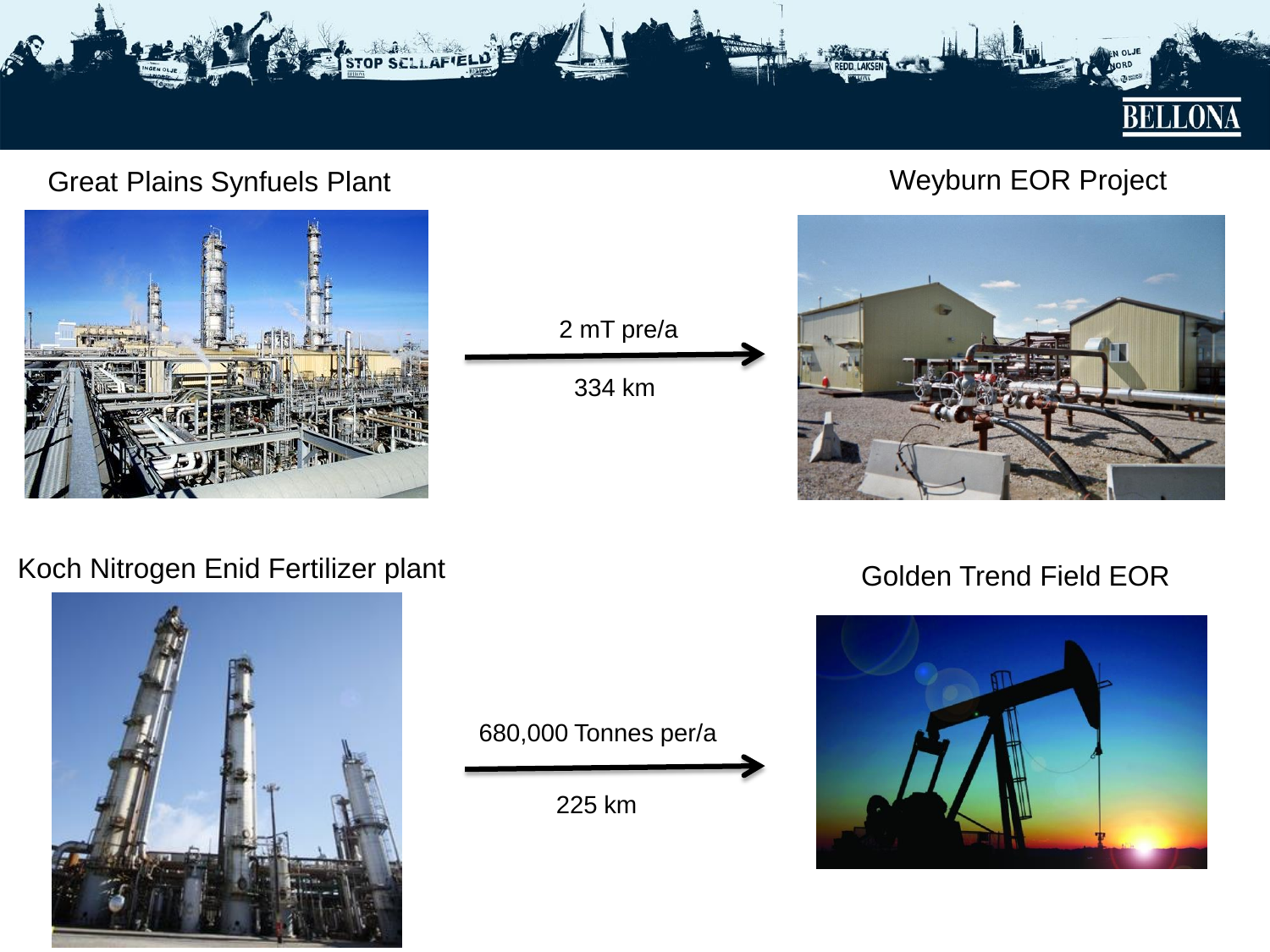



#### Ammonia Production

- 4.2 million tonnes per year
- 8 producers
- World class producer
- Largest Ammonia pipeline



### Ethanol & Biogas Production

- **Growing Industry**
- Many underutilised Alcohol plants
- Attracting Investment
- **Large Potential**
- Sustainable ?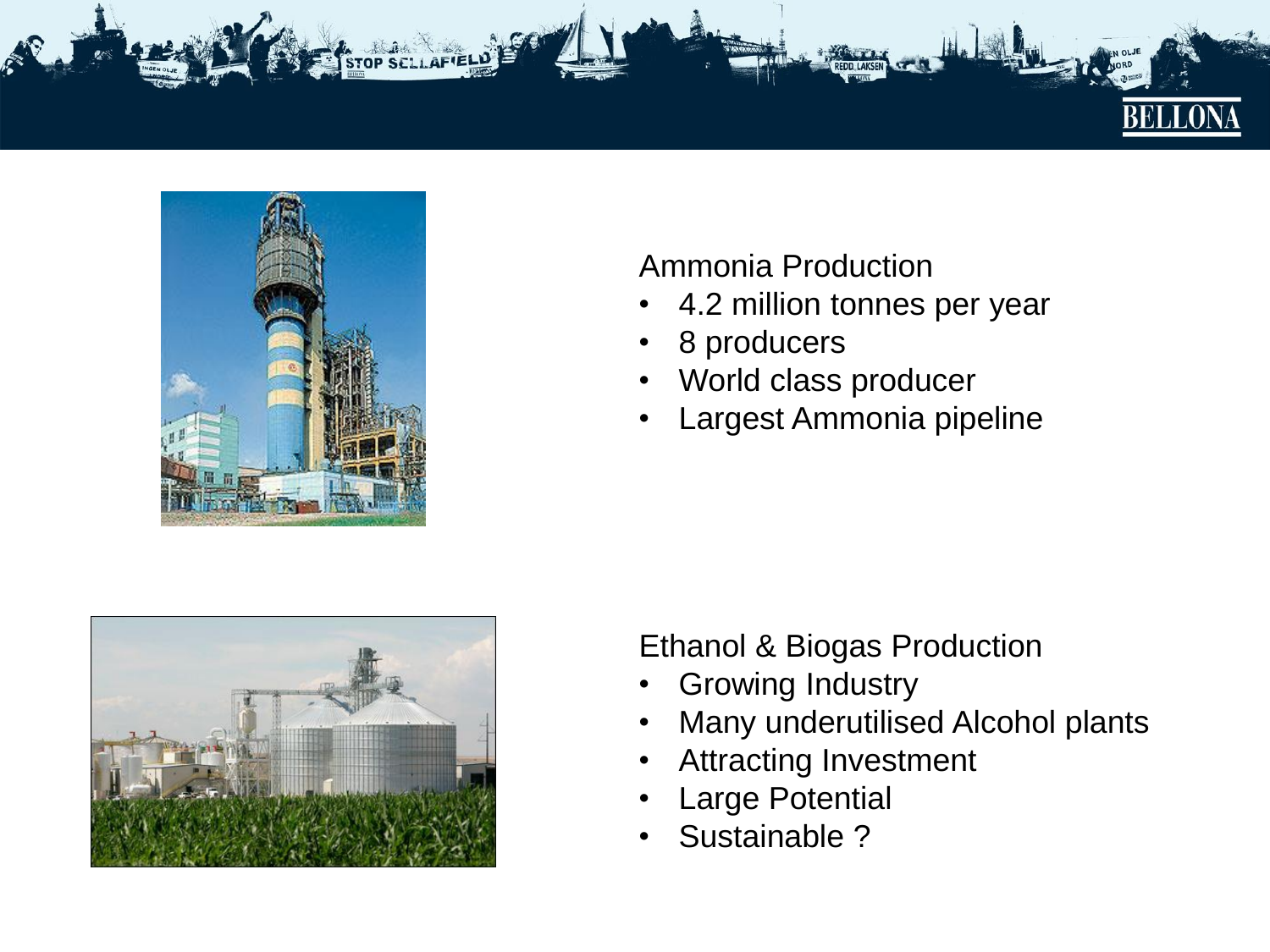

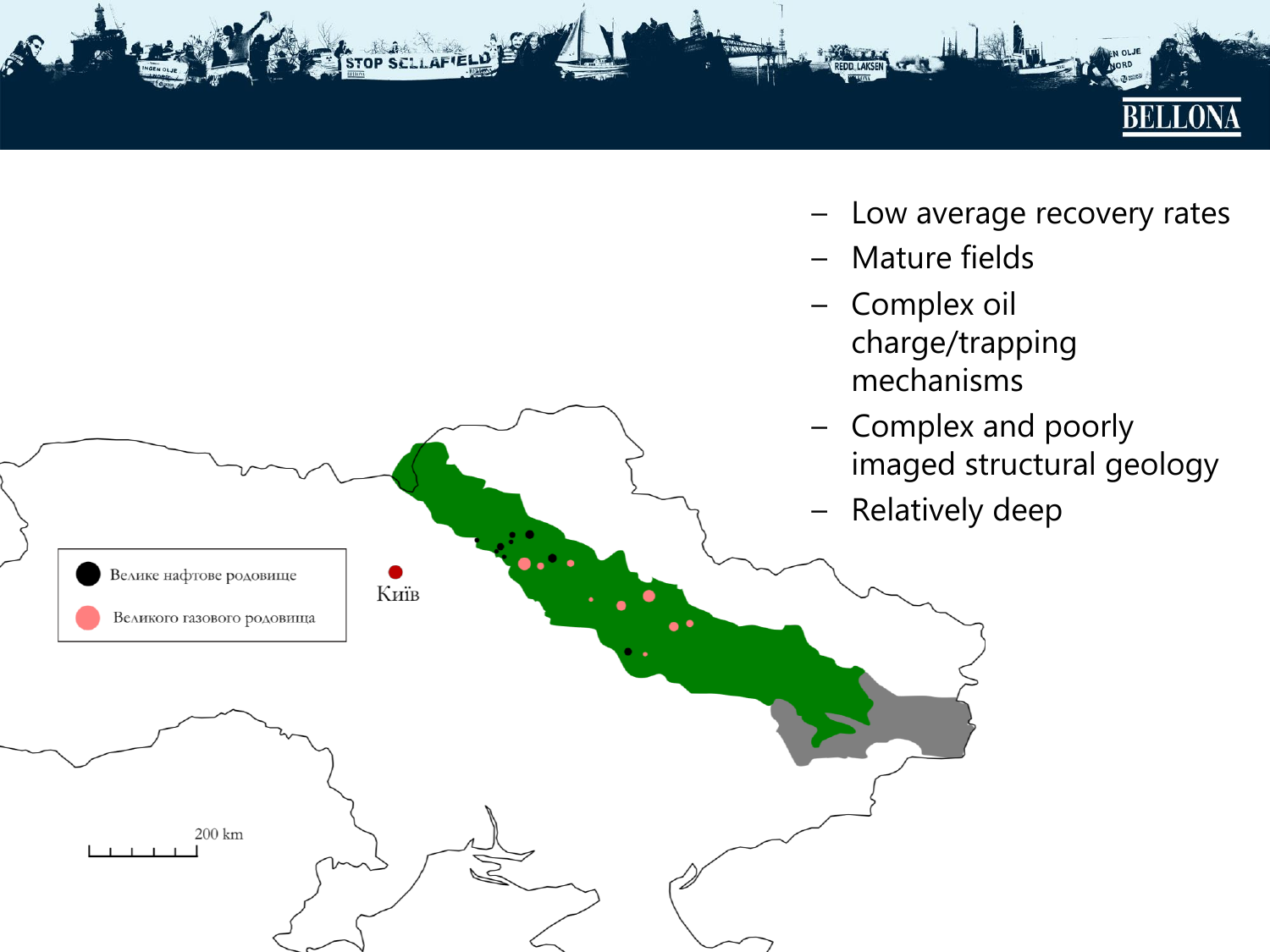

| <b>Actors</b>                 | <b>Driving Forces</b>                                                         |
|-------------------------------|-------------------------------------------------------------------------------|
| <b>State</b>                  | Increased ultimate oil recovery                                               |
|                               | Increase of energy security                                                   |
|                               | Builds $CO2$ storage business                                                 |
|                               | Provide a market for Ukrainian goods – manufacturing                          |
|                               | Increased oil production will result in large tax benefit                     |
| Oil & Gas<br><b>Operators</b> | Increased & continued return from existing capital investment                 |
|                               | Delayed decommissioning costs                                                 |
|                               | Predictable and reliable resource delivery (once $CO2$ injection established) |
| <b>CCS Industry</b>           | Operational experience                                                        |
|                               | Value chain and infrastructure building                                       |
|                               | Cross industry knowledge sharing                                              |
|                               | Detailed storage characterisation                                             |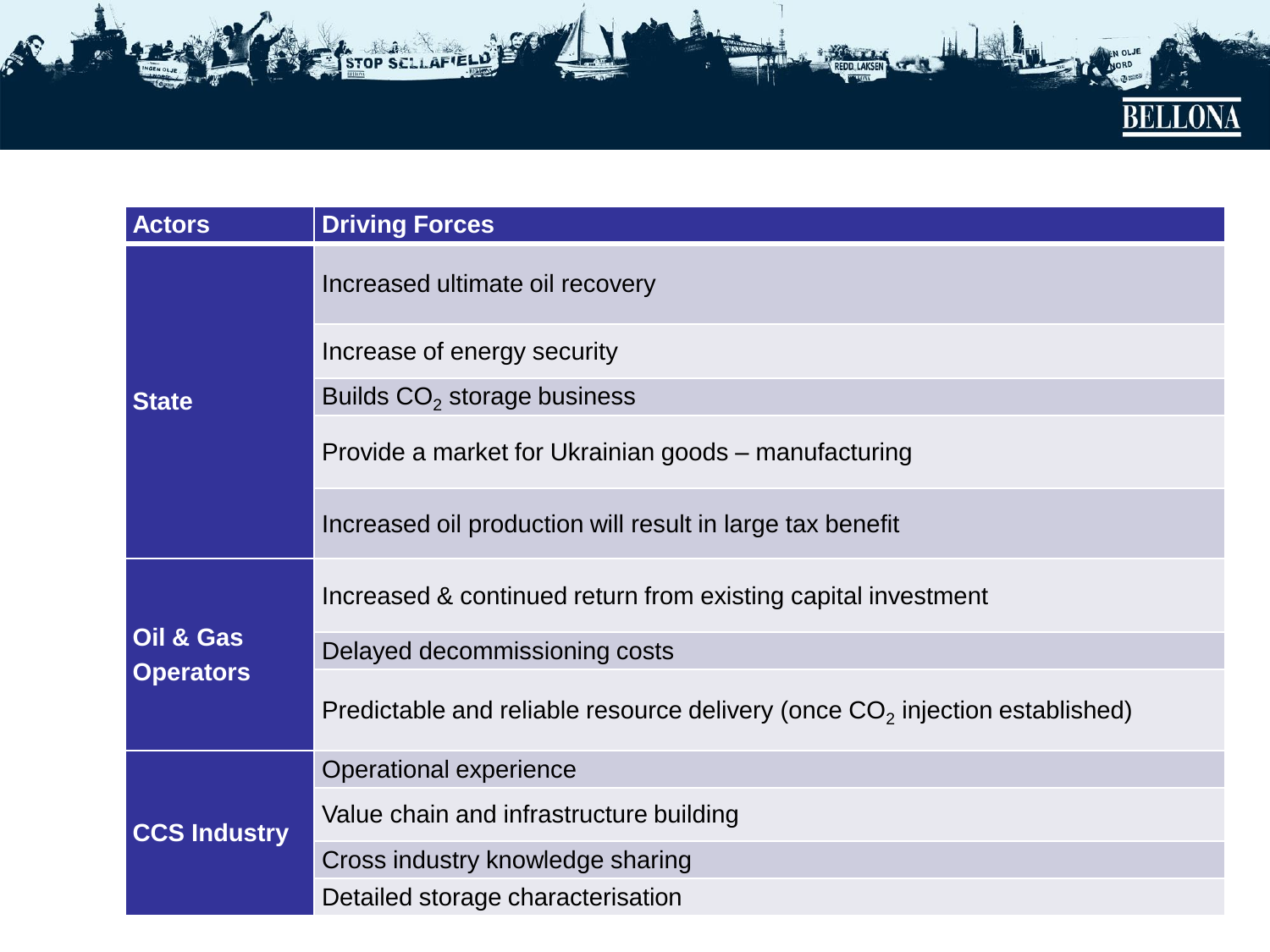

- Why  $CO<sub>2</sub>$  EOR ?
	- All parties gain from perusing the technology
- What  $CO<sub>2</sub>$  Source ?
	- Ammonia production offers a good first step (but others available)
- How much will capture and transport cost ?
	- $-$  Affordable CO<sub>2</sub> is available
- How much oil can be recovered ?
	- Dependent on reservoir conditions